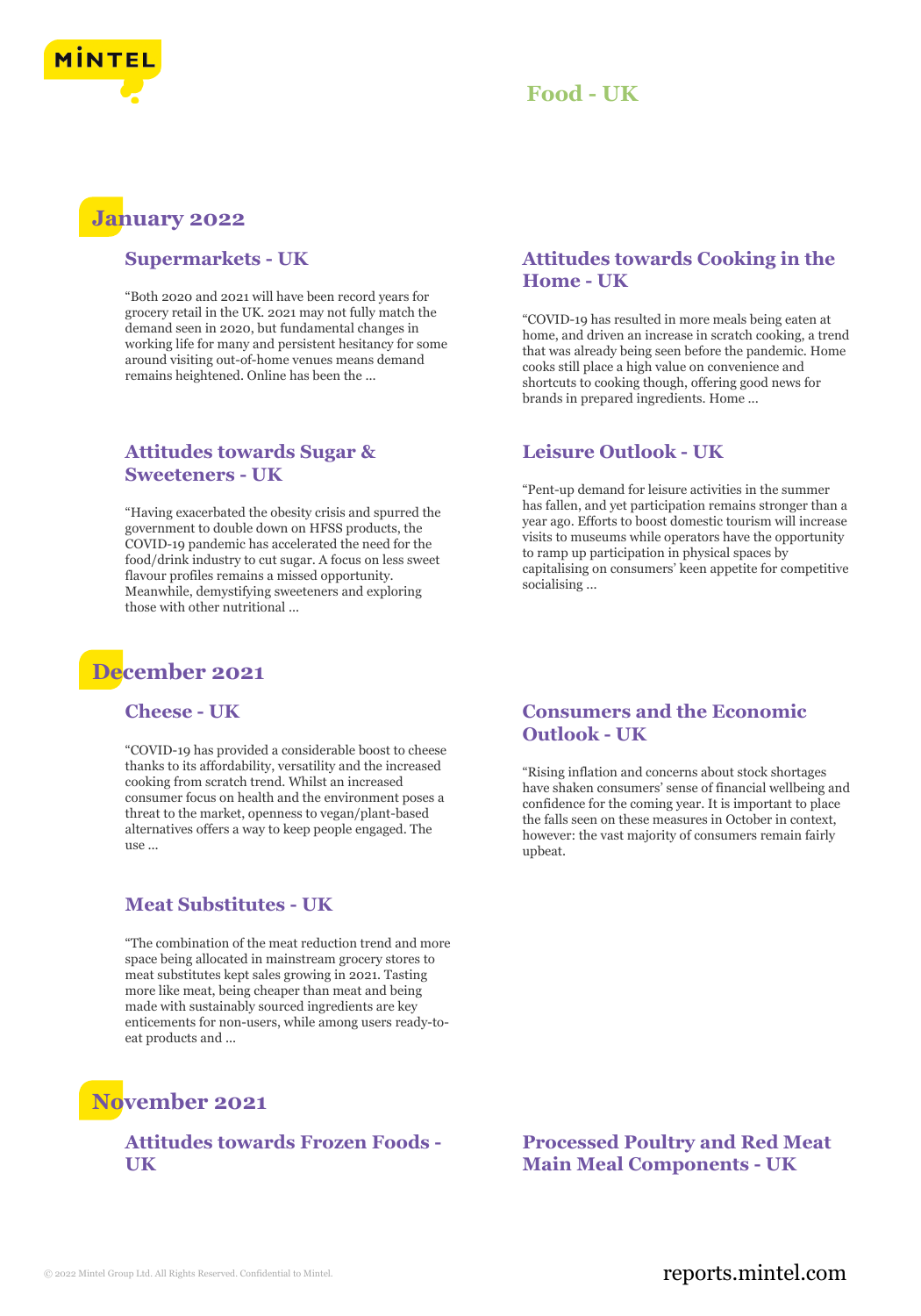

"The COVID-19 pandemic drove strong sales growth for frozen foods in 2020; however, brands will need to disrupt shoppers' habitual approach to buying frozen if they are to continue to grow sales in the 'Next Normal'. Frozen foods with ethical attributes warrant further attention as these attract strong consumer interest ...

#### **Pet Food - UK**

"Cat and dog food's sales growth was accelerated by the COVID-19 outbreak thanks to rapid growth of the cat and dog population, the premiumisation trend and growth of treats and snacks. The various aspect of pets' holistic wellbeing pose the biggest opportunities and threats for the market, from helping owners ...

# **Yogurt and Yogurt Drinks - UK**

"The image of yogurts and yogurt drinks as both healthand mood-boosting amid the heightened appeal of these benefits arising from the pandemic will support market growth, with scope to dial up these connotations. Meanwhile, exploring large, eco-friendly formats is timely given strong consumer interest and the sharper spotlight on ...



# **Food and Non-food Discounters - UK**

"Despite concerns around their lack of ecommerce offering and potentially crowded stores, the discounters saw sales surge in pandemic-struck 2020. Looking ahead, the sector looks set to leave these turbulent 18 months behind with a spring in its step as continuing economic uncertainty makes their value-led proposition tempting for consumers ...

# **Attitudes towards Sports Nutrition - UK**

"Consumers focusing more on exercise and eating healthily post-COVID will drive relevance of sports nutrition products among a wider audience, but they face growing competition from high-protein products in mainstream food and drink categories. With an ageing population less intense, lower levels of exercise hold untapped potential, while the 'positive ...

"The boost to processed meat/poultry meal components due to COVID-19 has been short-lived. The growing meat reduction trend fuelled by increased focus on health and the environment for many poses a pressing threat to the market. Drawing attention to the essential nutrients these foods can provide can help to ...

#### **Breakfast Cereals - UK**

"Breakfast cereal brands are working on making as much of their product ranges as possible non-HFSS ahead of the new restrictions in late 2022. As well as supporting healthy diets though, products also need to deliver on taste. More indulgent flavours would encourage more frequent eating of breakfast cereals, including ...

# **Vitamins and Supplements - UK**

"Having grown strongly in 2020, sales of VMS have declined in 2021 due to consumers' lessening health anxiety. Opportunity for growth lies in brands pushing a 'prevention rather than cure' approach in order to drive value sales in the long term. Organic products warrant further exploration, aligning well with consumers' ...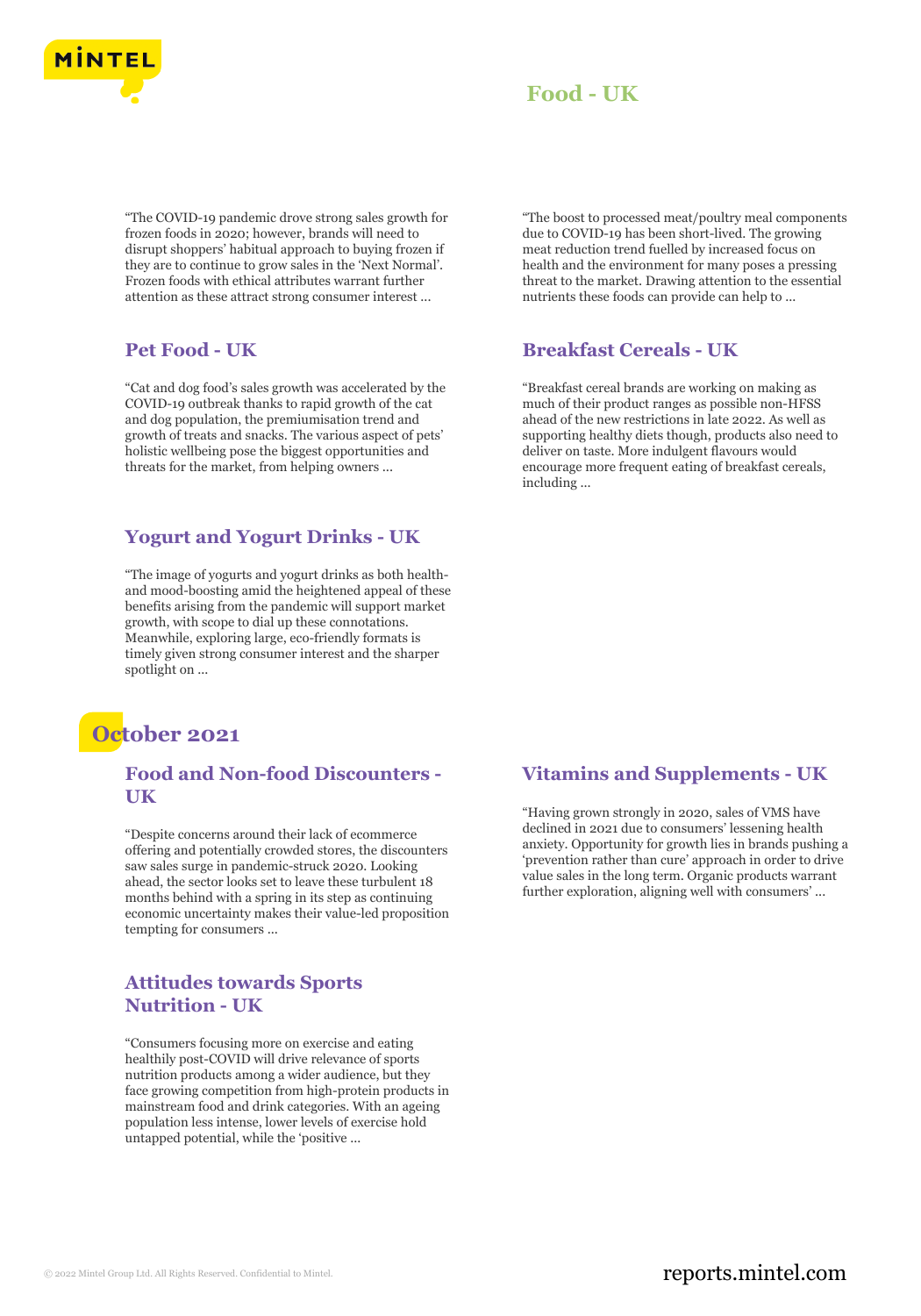

# **September 2021**

# **Bread - UK**

"That 50% of bread eaters/buyers say health reasons have motivated them to cut down on the amount of bread they eat poses a continuing challenge to the market in terms of growing volume sales. This is especially relevant in the wake of the COVID-19 outbreak, which has reinforced the ...

# **Chocolate Confectionery - UK**

"The government's anti-obesity drive and consumers' heightened health concerns, stoked by the pandemic, put pressure on the chocolate category to cut sugar. However, reformulations run the risk of deterring consumers. Companies therefore need to create products which deliver a significant sugar reduction alongside other appealing attributes. Vegan and vitamin/mineral-fortified ...

# **August 2021**

#### **Leisure Outlook - UK**

"Consumer participation in leisure activities is at the highest level measured since the start of the pandemic, however things are far from back to normal as many people remain hesitant about visiting venues or attending events. Despite this, there is good reason for optimism as consumers who feel ready to ...

# **July 2021**

# **Ready Meals and Ready-to-Cook Foods - UK**

"The market was hit in 2020, but the easing of COVID-19 restrictions in 2021 will see busier lifestyles return, making the convenience of these meal solutions more attractive once again. Consumer interest in freshly-made ready meals, and the view of these foods as combatting food waste, hold potential for the ...

# **Dairy and Non-Dairy Drinks, Milk and Cream - UK**

# **Consumers and the Economic Outlook - UK**

"The end of social distancing and the associated boost to retail, leisure and entertainment spend brought about an immediate rebound in economic activity, and GDP grew by 4.8% in Q2 2021. Consumers have also responded positively, with Mintel's current financial wellbeing and financial confidence trackers reaching new record-highs in ...

#### **Consumer Snacking - UK**

"The COVID-19 pandemic has seen an increase in snacking at home, both in the day and in the evening, including more comfort eating. The widely held view that less healthy snacks have a place as part of a balanced diet ensures continued opportunities for indulgent snacks. However, consumers' heightened focus ...

# **The Ethical Food Consumer - UK**

"Increased consumer awareness of environmental issues, stoked by media coverage of the pandemic, offers considerable growth potential for ethical food and drink. However, widespread consumer doubts over whether their actions make a difference and uncertainty over what the different certifications stand for pose considerable barriers to encouraging more ethical shopping ...

# **Convenience Stores - UK**

# © 2022 Mintel Group Ltd. All Rights Reserved. Confidential to Mintel.  $\blacksquare$  reports.mintel.com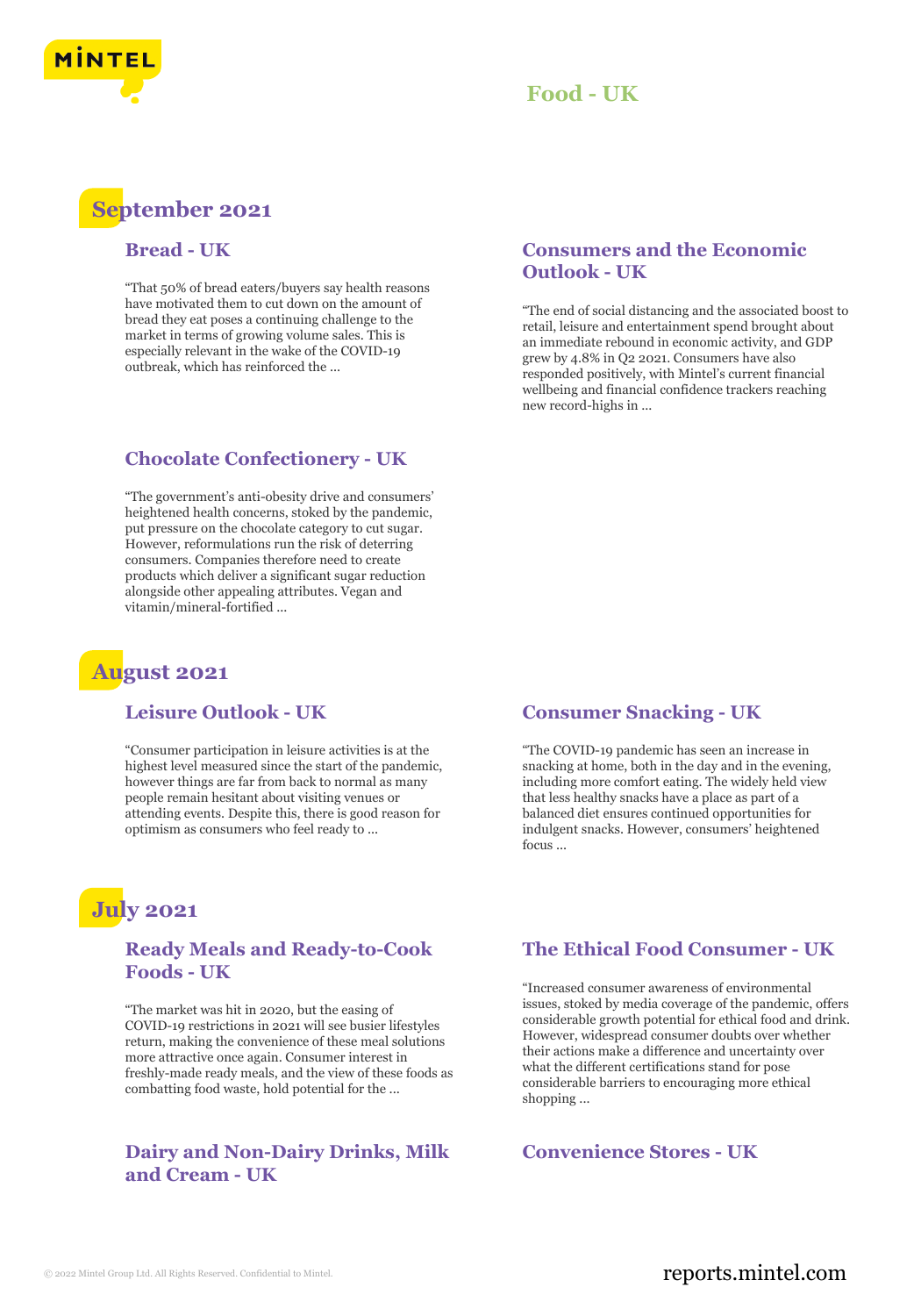

"The COVID-19 outbreak has reinforced the importance of getting the right nutrition to support overall health, an enduring focus on health expected to be one of the lasting impacts of the pandemic. This points to heightened pertinence for nutrition-centred messages across the food and drink market, including for milk, with ...

# **Attitudes towards Lunch at Home - UK**

"COVID-19 has provided a significant boost to the lunch at home occasion, thanks to the closure of foodservice establishments and increased working from home during 2020 and much of 2021. More flexible working predicted going forward points to a larger lunch at home audience than pre-pandemic, with opportunities lying in ...

# **June 2021**

# **Attitudes towards Lunch Out-of-Home - UK**

"COVID-19 is expected to have long-lasting consequences for how and where people work, and some out-of-home lunch expenditure will be redistributed to foodservice venues within suburban and rural areas due to the expected decline in commuting into cities. Foodservice brands in suburban areas have an opportunity to offer more experimental ...

# **COVID-19 and Food & Drink: A Year On - UK**

"Despite the inevitable fall of retail food and drink sales from their 2020 peak, pandemic-related factors, especially the new era of remote working, will keep these elevated above their pre-COVID levels. The ongoing revival of scratch cooking/baking and the shift towards shared household meals, as well as the accelerated ...

# **May 2021**

# **Baby Food and Drink - UK**

"The COVID-19 outbreak hit sales of baby food and drink products by boosting scratch cooking. Shortcut "The convenience sector has the opportunity to take a position at the confluence of two of the leading trends of the current retail environment. The rise in interest in local communities and local shopping and the vast growth in online retailing. If stores are able to position themselves as centres ...

# **Consumers and the Economic Outlook - UK**

"Despite the continuing upheaval caused by COVID-19, financial wellbeing and financial confidence both hit new index highs in April 2021, while planned financial activity for the next three months approached prepandemic levels in May, driven by increased interest in leisure and hospitality.

While there are growing signs of polarisation and ...

**Attitudes towards Private Label Food - UK**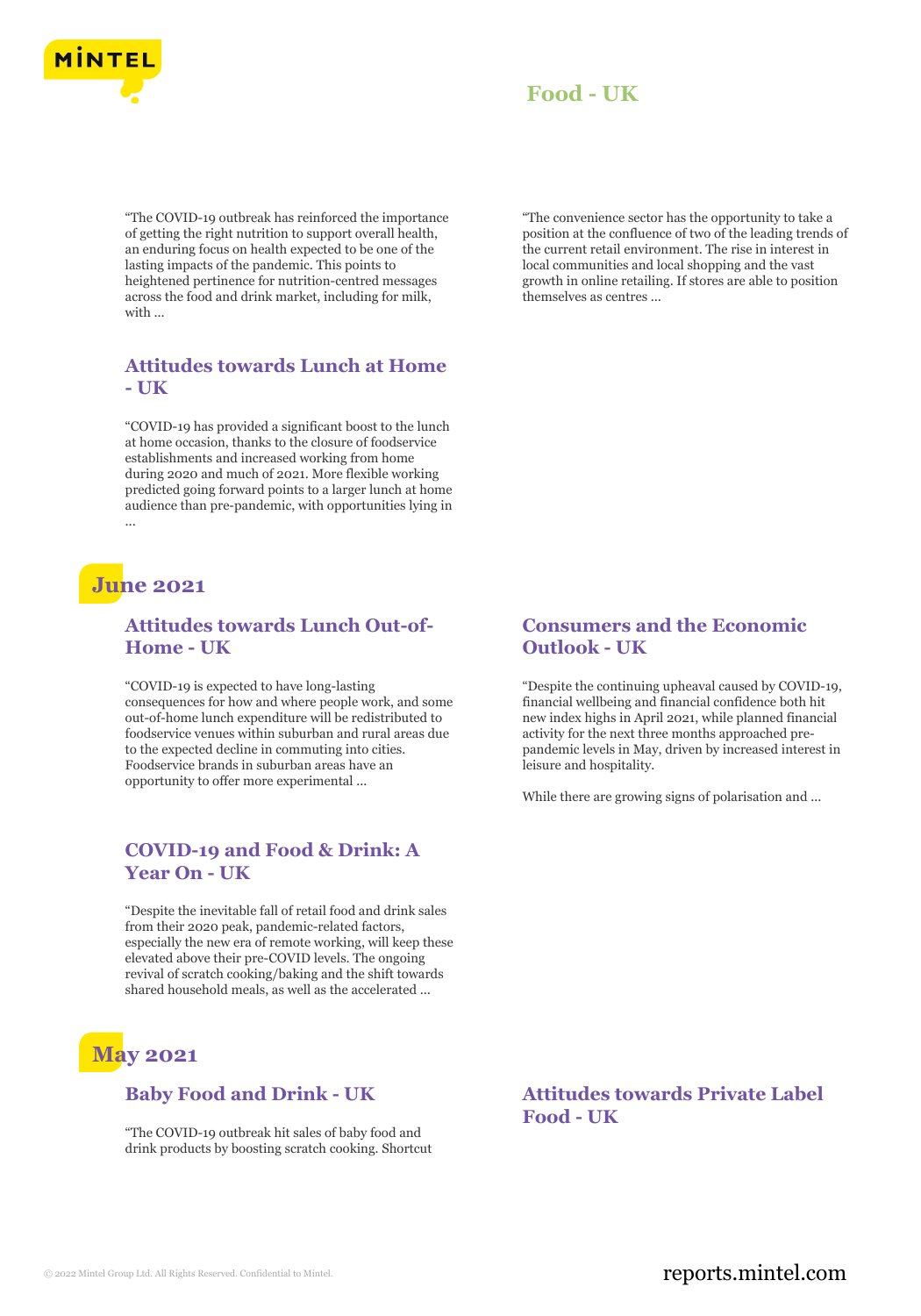

cooking products such as parent/child meal kits and cooking sauces specially formulated for babies/toddlers would help companies to capitalise on this trend, which Mintel expects to continue due to permanent shifts in ...

# **World Cuisines - UK**

"COVID-19 has brought about a considerable boost for the world cuisine market, thanks to many more evenings at home and the closure of the majority of foodservice establishments. Accompaniments/ingredients have been the driving force of this growth, demonstrating the uptick in cooking from scratch. Openness to healthier options bodes ...

# **Savoury Biscuits - UK**

"Savoury biscuits have benefited from people eating them more at home during COVID-19, but face a challenge to keep users eating them beyond the pandemic. The biggest opportunities for brands lie in flavour innovation, more inspiring pairings and premium products, while tapping into interest in healthy eating and sustainably sourced ...



#### **Brand Overview: Food - UK**

"The coronavirus outbreak has urged consumers to review their eating habits, triggering a rise in at-home cooking and eating occasions. As the notion of holistic wellbeing becomes more influential, brands with a healthy and caring reputation become more appealing. However, Brits' sweet tooth and desire for small indulgences position those ...

# **Desserts - UK**

"COVID-19 has fuelled a sharp rise in dessert sales, bucking its previous ongoing decline. This ambient category has been the main engine room of this uptick; its nostalgic brands and value-for-money proposition chiming well at a time of upheaval and economic uncertainty. The increased focus on health brought about by ...

"A savvy shopping mentality is firmly ingrained among British consumers when it comes to their grocery purchases. Private label has become intrinsically linked with this; 56% of branded/own-label buyers say that buying own-label makes them feel like a savvy shopper. This bodes well for the continuing relevance of private ...

#### **Leisure Outlook - UK**

"Due to pent-up consumer demand, restaurants and pubs are the top contenders to thrive in the wake of the pandemic. Consumers who remain in a healthy financial position are most likely to intend to visit these venues over coming months, meaning operators have an opportunity to premiumise food and drink ...

### **Sugar and Gum Confectionery - UK**

"The COVID-19 pandemic spells troublesome times for sweets and gum, partly due to their high reliance on social, on-the-go lifestyles. However, it enhances opportunities for sweets around nostalgia, more unusual, globally-inspired flavours and healthier NPD. Inspiring people to use sweets in recipes and looking to crossover innovation to other sweet ...

# **Cakes, Cake Bars and Sweet Baked Goods - UK**

"Unlike many types of food, cakes, cake bars and sweet baked goods haven't seen a big boom in sales through retail channels due to the COVID-19 outbreak. Instead the drop in sales of cakes has been balanced out by the increased demand for sweet baked goods. Home baking and better-for-you ...

# **Online Grocery Retailing - UK**

"Online grocery was not just the leading growth area in the grocery sector in 2020, but across all of UK retail. A combination of consumer concern and greater in-home food and drink demand served to not only see the channel record growth during the periods of lockdown but throughout the ...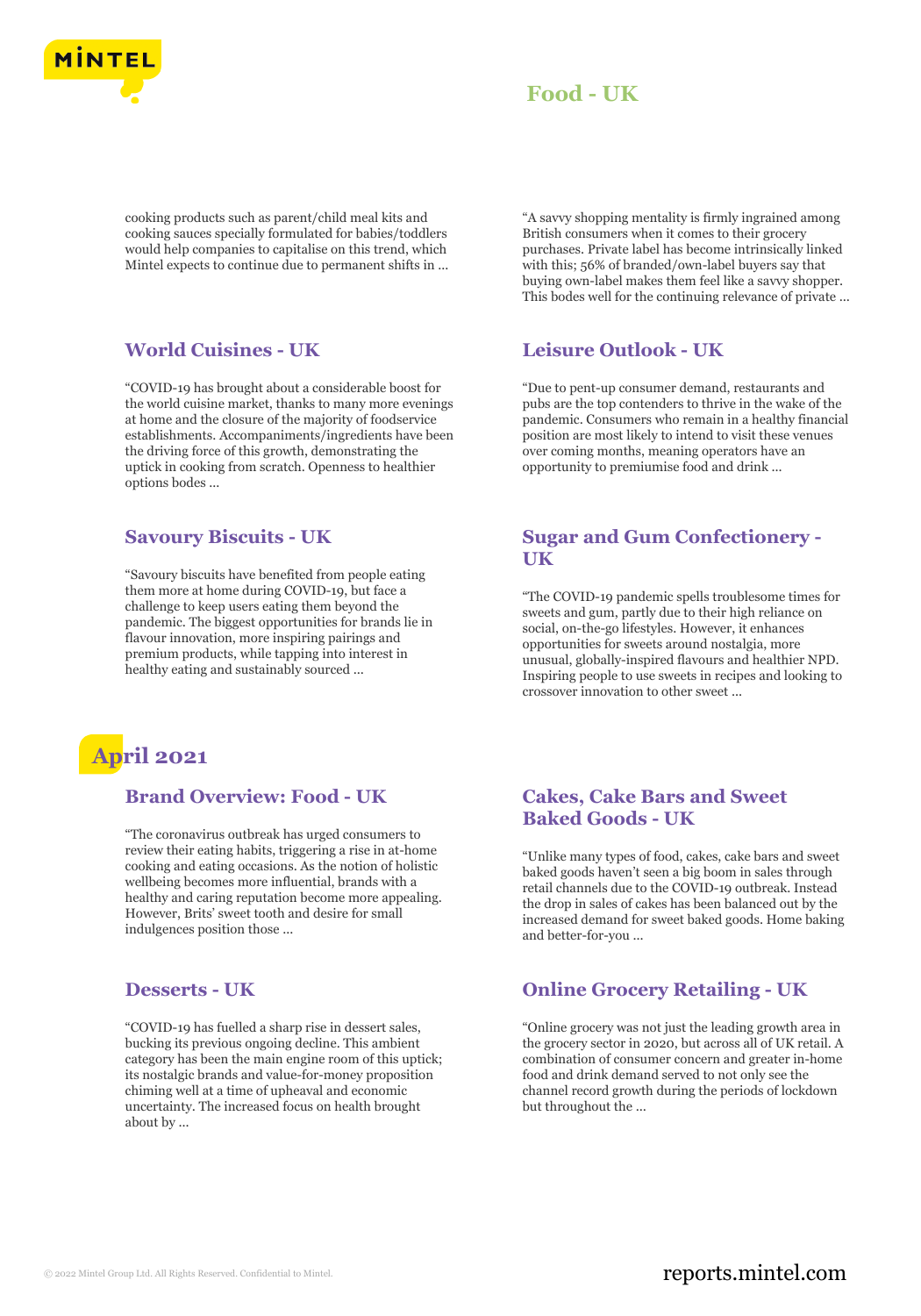



# **Specialist Food and Drink Retailers - UK**

"Specialist food and drink retailers have suffered in a year like no other in recent times. With the economy struggling as the pandemic took hold, wages dropped and footfall on the high street plummeted as online retail surged. There is light at the end of the tunnel now however, and ...

# **March 2021**

# **Free-from Foods - UK**

"There is a pressing need for free-from products to justify their prices and improve their value for money image amid more cautious spending habits. In the longer term, the pandemic's acceleration of sustainability and health trends will support the market's continued growth. However, brands will have to go the extra ...

# **Crisps, Savoury Snacks and Nuts - UK**

"More people being at home all day during COVID-19 lockdown periods has supported growth in sales of crisps, savoury snacks and nuts, the biggest usage occasions being snacking during the day or the evening, and with lunch. Flavour innovation continues to be a major theme in NPD, including tapping interest ...

# **Consumers and the Economic Outlook - UK**

"GDP grew by 1.0% in the final quarter of the year as the economy bounced back more strongly than in expected in December, following the dip in November caused by the second lockdown of England and other lockdowns and restrictions in various parts of the country. Despite this slight ...

# **January 2021**

#### **Leisure Outlook - UK**

"The closure of pubs and restaurants across large parts of the UK prior to Christmas resulted in a record number of people regularly ordering takeaway food over

# **Pasta, Rice and Noodles - UK**

"The pasta, rice and noodles market has enjoyed a sharp uplift thanks to COVID-19. While the move to the next normal will see sales ebb, the lasting rise in working from home, newly gained cooking skills and expected enduring plant-based trend all hold potential for the market. The consumer interest ...

# **Attitudes Towards Healthy Eating - UK**

"Whilst the majority of people state that they try to eat healthily all or most of the time, this is in stark contrast to the true poor state of the nation's health, which COVID-19 has shone a light on. This widespread mistaken belief of healthy habits will prove a challenge ...